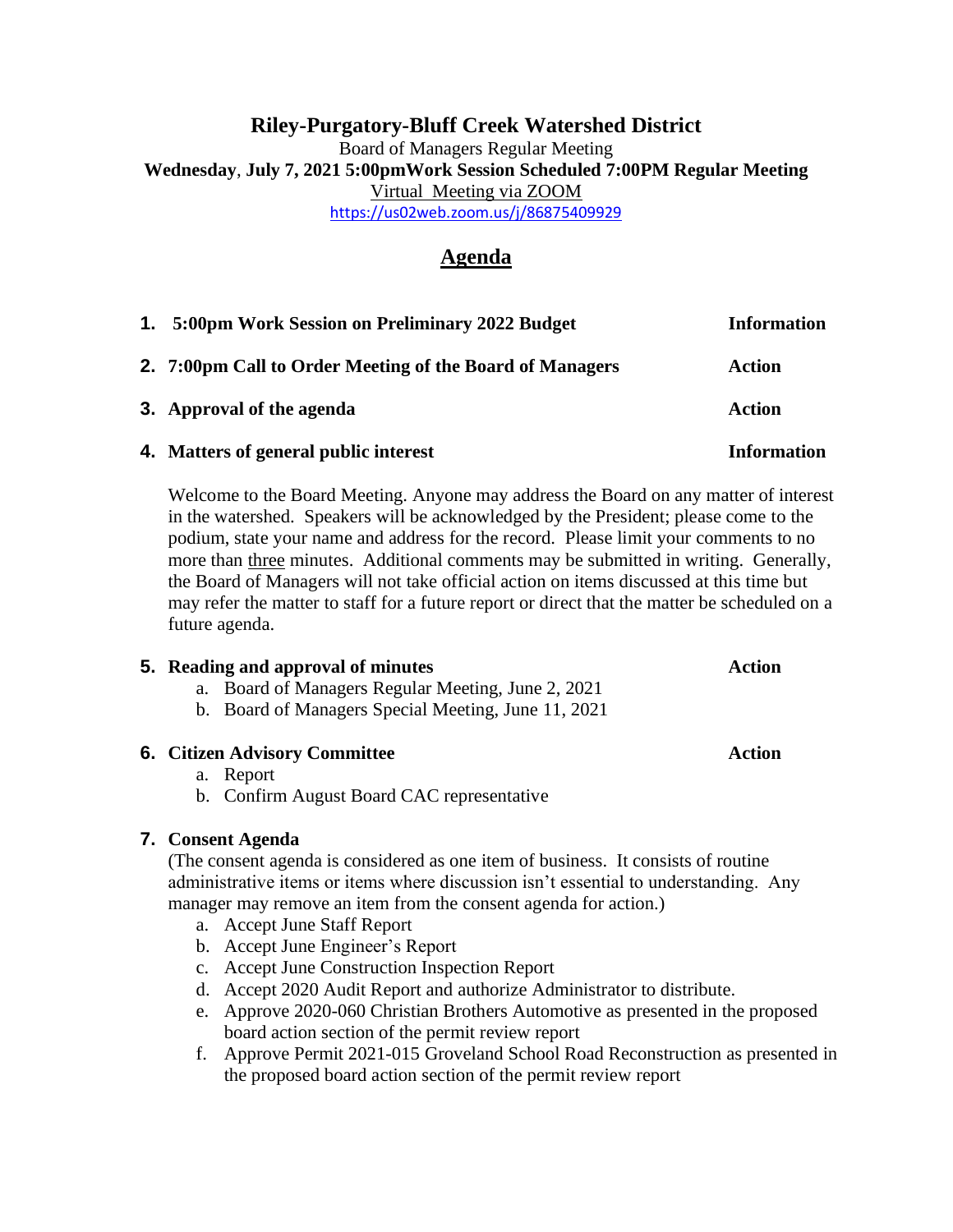- g. Approve 2021-038 Burger King EP as presented in the proposed board action section of the permit review report.
- h. Approve 2021-042 Pioneer Wetland Restoration as presented in the proposed board action section of the permit review report.
- i. Approve grant agreement in the amount of \$10,000 with the Preserve Association for the conversion of turf grass to Prairie.
- j. Approve agreement with HDR for website redevelopment and monthly maintenance in the amount of \$9,995 and authorize Interim Administrator Jeffery to sign.
- **8.** Action Items **Action**

- a. Pulled consent items
- b. Accept May Treasurer's Report
- c. Approve paying of the bills
- d. Consider authorizing 3- years of continued funding of University of Minnesota's research on the impacts of water quality and invasive macrophyte management on native macrophyte communities.
- e. Consider approval of request for variance from Rule D, Subsection 3.2.b minimum and average buffer widths for permit application 2021-017 Middle Riley Creek Stabilization Project
- f. Consider approval of request for variance from Rule D, Subsection 3.4 buffer monumentation requirements.
- g. Consider approval of permit 2021-017 Middle Riley Creek Stabilization Project as presented in the proposed board action section of the permit review report.
- h. Consider approval of cooperative agreement with Bearpath Golf and Country Club and authorize President Ward to sign.
- i. Consider approval of license with Bearpath Homeowners' Association and authorize President to sign.
- j. Consider approval of resolution 2021-005 authorizing solicitation of bids for Middle Riley Creek Stabilization project.
- k. Consider approval of cooperative agreement with City of Chanhassen for the Rice Marsh Lake Water Quality Treatment Project and authorize President to sign.
- l. Consider approval of resolution 2021-006 authorizing solicitation of bids for Rice Marsh Lake Water Quality Treatment project.
- **9.** Discussion Items **Information** 
	- a. In-Person Meetings and Meeting Facilities
	- b. Attorney Report
	- c. Administrator Report
		- i. Online Payment
		- ii. UMN Healthy Waters Initiative Update
		- iii. 2021-012 Noble Hill Slope Stability Study Update
		- iv. Website Update
		- v. Meeting with Chanhassen
	- d. Manager Report